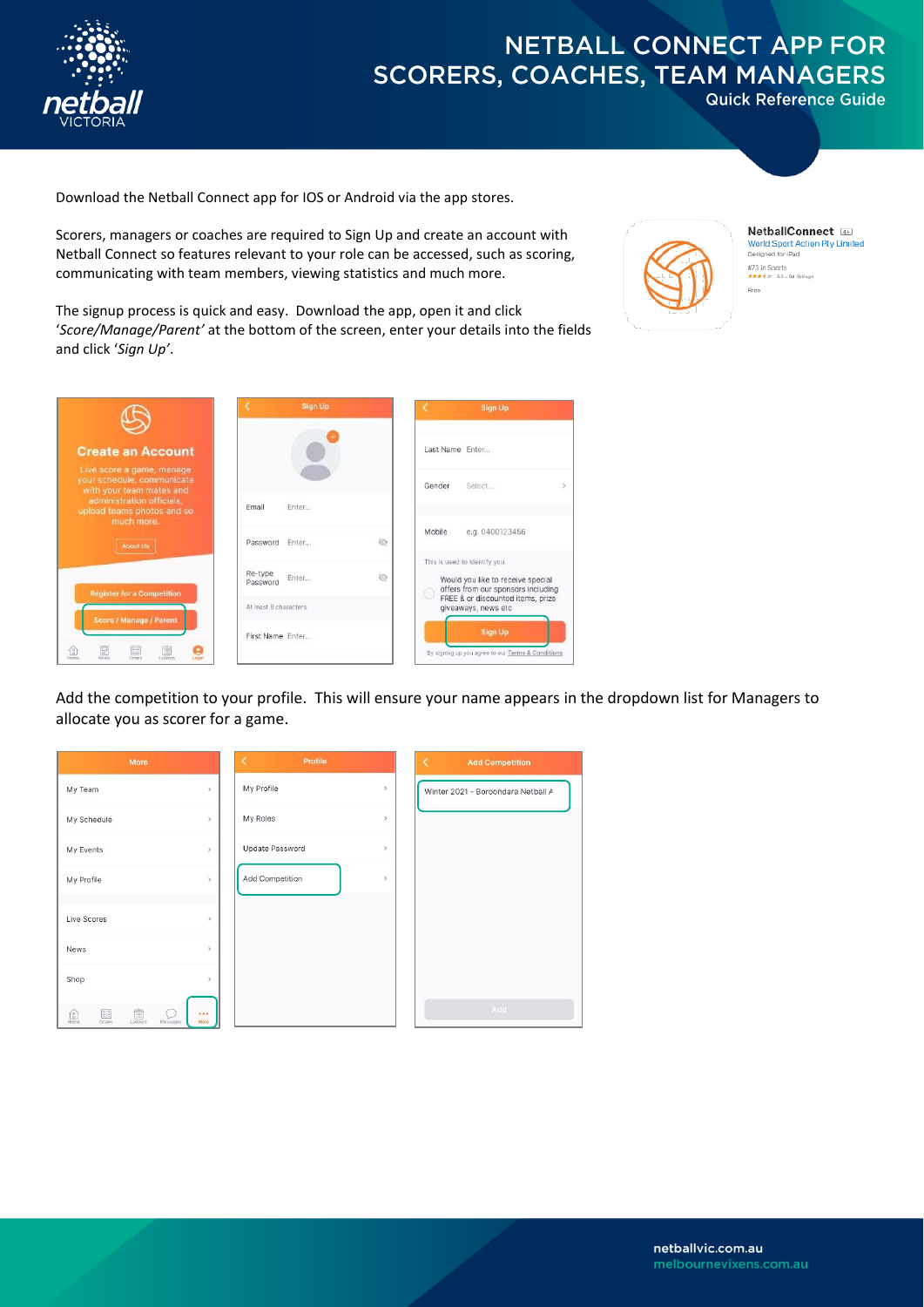

**Quick Reference Guide** 

### SCORING AND TEAM ATTENDANCE

Managers – When you sign into the App the manager cards for your next two matches will appear on your home screen (click on More > Your Schedule to see all your upcoming matches). Click on these cards to see the details of the game and assign a scorer.

29 Dec, 11:15 AM • Managing - Lemons vs Grapefruits Scorer not set 29 Dec. 11:15 AM Managing - Grapefruits vs Lemo

Note: most competitions assign a single scorer for each game (the first team listed/home team is responsible for scoring). If you are the away team you will not be required to allocate a scorer. The Away team should monitor the game and live scores on their own device to confirm scores as the game progresses.

### COMPLETING TEAM ATTENDANCE

|                      | <b>Game Details</b>                 |   |
|----------------------|-------------------------------------|---|
| Tue 29 Dec, 11:15 AM |                                     |   |
| 12A                  | Managing - Grapefruits vs Lemons    |   |
|                      | <b>Team Selection</b>               | 5 |
| n.                   | Report Incident                     | 5 |
| $\odot$ 1            |                                     | 5 |
| Attending?           |                                     |   |
| AS                   | Asma Sab<br>Player not signed in    |   |
| cc                   | Ciara Coops<br>Player not signed in |   |

Click on Managing tile. In this tile you can assign a scorer, set the team attendance, record the game umpires and see the court location. You are also able to see which players have confirmed whether they are attending or not.

Click on team attendance and select players in attendance. Please note - If the competition is tracking positions, you will see a different screen showing positions at the top of the screen. Select the position first and then the player assigned to that position.

Depending on the rules of your association you may be required to check your own team attendance and that of the opposition's team. Make sure your name is recorded at the bottom of the screen in the Validated by the box. Once the game has started you cannot unclick a player but you can always add players.

### BORROW A PLAYER

If you need to Borrow a Player click Add and find the name of the player. Players must be registered to the competition with a current Netball Victoria Membership or have paid a Single Game fee for the day to appear in the dropdown. If you cannot find the name of the borrowed player they need to pay the relevant fees. Players can register directly to the competition within the app by selecting More > Actions > Register.

| 11:29.9<br>K                                                                      | $\mathbf{m} \otimes \mathbf{m}$<br>$\circ$ | 11:30.9<br>Attendance<br>K<br>12 years | 証金書      | 10:26 %<br>Attendance<br>K   | $\mathbf{m} \in \mathbf{m}$<br>Done |
|-----------------------------------------------------------------------------------|--------------------------------------------|----------------------------------------|----------|------------------------------|-------------------------------------|
| 12 years<br>Marissa and Sam's test                                                |                                            | Hungry Animals                         | Who wins | <b>Bestest Team ever</b>     | brightest team                      |
| sincen.                                                                           |                                            | <b>Nessy Hutt</b>                      |          | GS<br>GA<br><b>WA</b>        | C                                   |
|                                                                                   |                                            | Ell Judd                               |          |                              |                                     |
| Player attendance not set                                                         | $\rightarrow$                              | Gracey Law                             | Ō        | Bench<br>gail good           |                                     |
| <b>f</b> Game umpires not set                                                     | $\rightarrow$                              | Gail Mad                               | $\circ$  | gate gone                    |                                     |
| STARTS IN<br>00:19                                                                |                                            | Zena Moud                              | Ō        | ham horn                     |                                     |
|                                                                                   |                                            | <b>Livvy Turner</b>                    | a        | kris kale                    |                                     |
| <b>Hungry Animals</b>                                                             | Who wins                                   | Add a player                           |          | nice work                    |                                     |
| Send Ave.<br><b>Service Street</b><br>$-) +$<br>$($ +<br>$\overline{\phantom{a}}$ |                                            | Validated by                           |          | shell shower                 |                                     |
|                                                                                   |                                            | Marissa Cooper                         |          | On court                     |                                     |
|                                                                                   |                                            | <b>Confirm team</b>                    |          | fluer flower<br>Goal Shooter |                                     |
|                                                                                   |                                            |                                        |          | Add a player                 |                                     |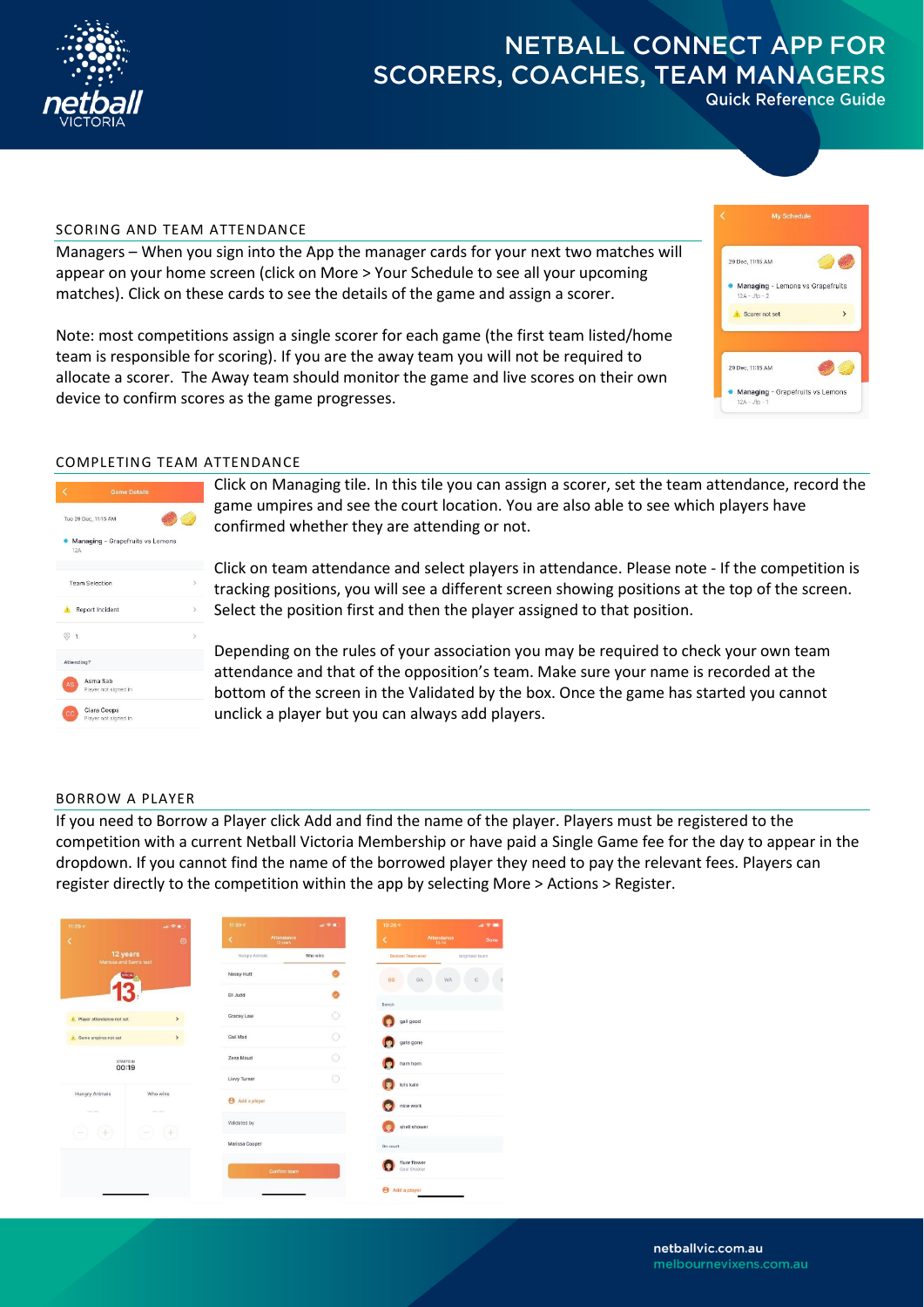

**Quick Reference Guide** 

### RECORDING UMPIRE NAMES AND CLUBS

Click on Game Umpires from your manager game card. You can update their details any time prior to the end of the game. If you see the warning on the scoring screen you can click on the warning and update the details accordingly. Once complete this warning will be removed.

### Please note:

Organisations using the integrated umpire solution means umpire names will be pre-populated, you simply need to confirm.

## SCORING A GAME

Depending on the time set by the Competition organiser, the scoring screen will become active a set time before the game starts. The scoring panel will remain locked until that time.

A warning sign will appear on the scoring screen stating that Team Attendance and Game Umpires are not set (this will only apply if set by competition organisations). Click on Team Attendance Not Set or Game Umpires not set and it will take you to the respective screens. The warnings will disappear once complete.

Press the  $\overline{t}$  scoring button to mark a goal scored. When the period (quarter or half) finishes the scoring screen will ask you to confirm the

score. In case of a goal scored right on the break, you can select NO to confirming scores, amend the score and then you will be asked again to finalise the scores. Press YES to confirm the final scores.

### TAKING AWAY A POINT (WHEN A POINT WAS ADDED BY MISTAKE)

If you accidentally press the + scoring button by mistake you can minus a point.

If you press  $\cup$  a pop-up notification will appear as below. If you click CONFIRM, the point will be removed. If you click CANCEL the score will remain at the previous numbers.

## The Scoring Screen will ask you to confirm scores at the end of each period and the end of the game.

When the period (quarter or half) finishes the scoring screen will ask you to confirm the score. You can choose to say NO and amend the score, the popup will reappear, select YES to confirm the final scores for the period.





**Accept Score** 

 $\overline{2}$ 



melbournevixens.com.au

 $\Omega$ 

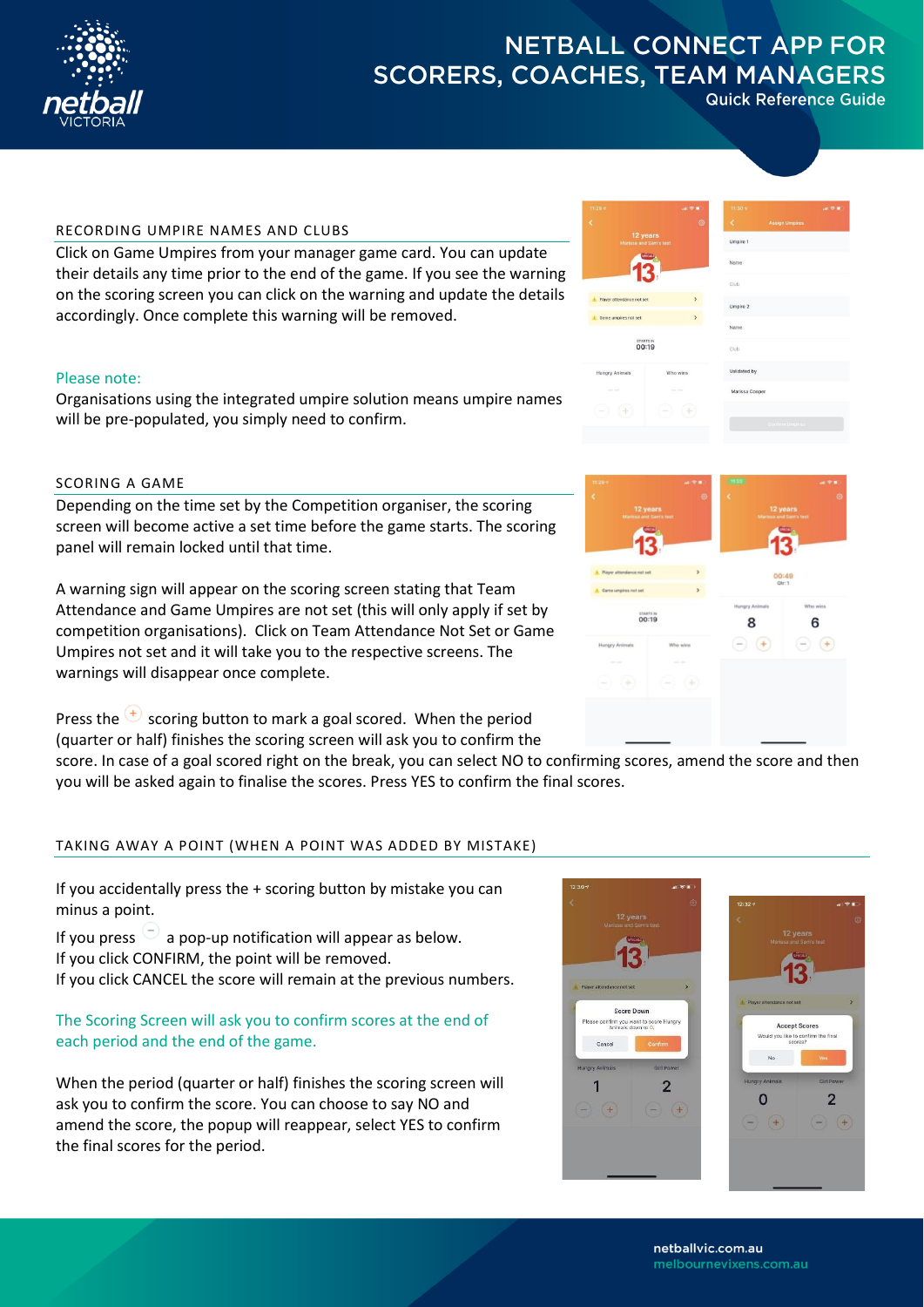

**Quick Reference Guide** 

### ASSIGNING A SCORER

As manager you can assign other people to score. They must have downloaded the app, created an account and added the competition to their profile to appear in the scorer list. Refer to page 1 for process.

Their name will appear, click on it and then it will show in your watch list. Press Confirm Scorer. You can remove them any time and add someone else by clicking on the x.



| 12:11.9                                    | 川金庫           | 12:11.7                      |                       | 計令■ |
|--------------------------------------------|---------------|------------------------------|-----------------------|-----|
| <b>Game Details</b><br>C                   |               | K                            | <b>Assign Scorer</b>  |     |
| Tue 29 Dec, 11:15 AM                       |               | I'm scoring this game myself |                       |     |
| • Managing - Lemons vs Grapefruits<br>12A  |               | Or search for someone        |                       |     |
| <b>DD</b> Assign a Scorer                  | У             |                              |                       |     |
| <b>Team Selection</b>                      | $\mathcal{P}$ |                              |                       |     |
| Report Incident                            | $\mathcal{P}$ |                              |                       |     |
| $\odot$ 2                                  | $\mathcal{P}$ |                              |                       |     |
| Attending?                                 |               |                              |                       |     |
| Asma Sab<br>AS<br>Player not signed in     |               |                              |                       |     |
| Ciara Coops<br>cс<br>Player not signed in  |               |                              |                       |     |
| Ethan Coops<br>EC.<br>Player not signed in |               |                              | <b>Confirm Scorer</b> |     |

### UPDATING PLAYER EMAILS & INVITING PARENTS

To update player emails or invite parents to their child's schedule you need to re-invite them to use the App. Click on More >Your Team >Invite Team to App. Here you can toggle between parent and player based on who you are inviting at the top of the screen.



The screen shows the status of the invitation - Sent, Accepted, No Response. You can resend the invitation to them as required.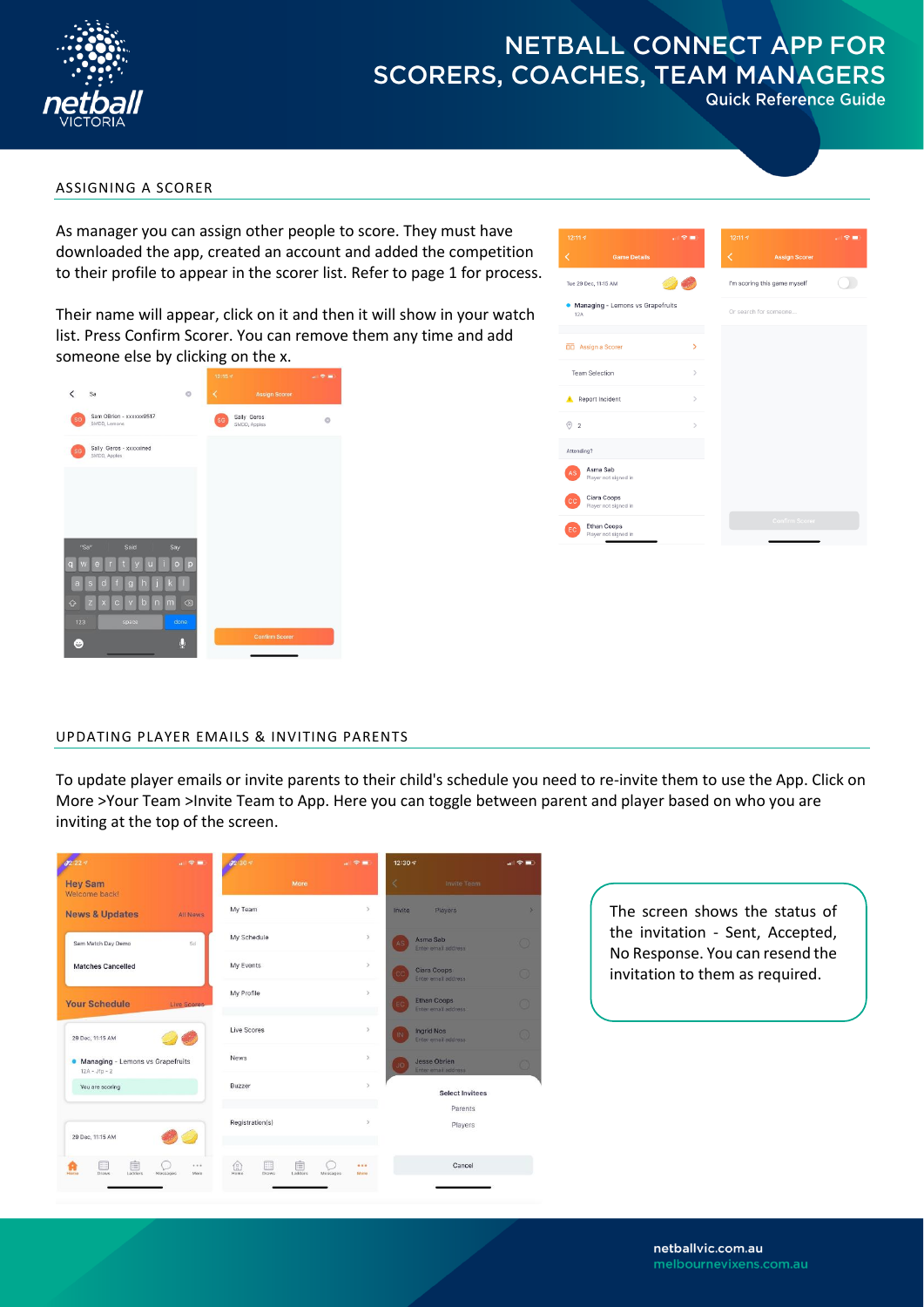

**Quick Reference Guide** 

### TRACKING STATISTICS

A number of statistics can be tracked via the App including:

- Number of times a player is borrowed
- Time on court
- Goal %
- Position Tracking

Borrowed Players – shows the number of times a player has been borrowed by clicking on More > Your Team > Borrowed Players. Red dots indicate borrows.



### TIME ON COURT

Depending on what game time your Competition Organiser is tracking (Games, Periods or Minutes) you will see the time players have played by game and by total competition.

Click on More > Your Team > Game Time (this example shows minutes tracked).



### GOAL PERCENTAGE %

Competition organisers can enable Goal tracking. If this has been enabled you see a slightly different scoring screen. Once attendance is completed when you click on +, PM or M you will only see the position and the name of the player next to it.

To see the results of your shooter's goals click More > Your Team > Goal Statistics. You can choose to view by game and by player.